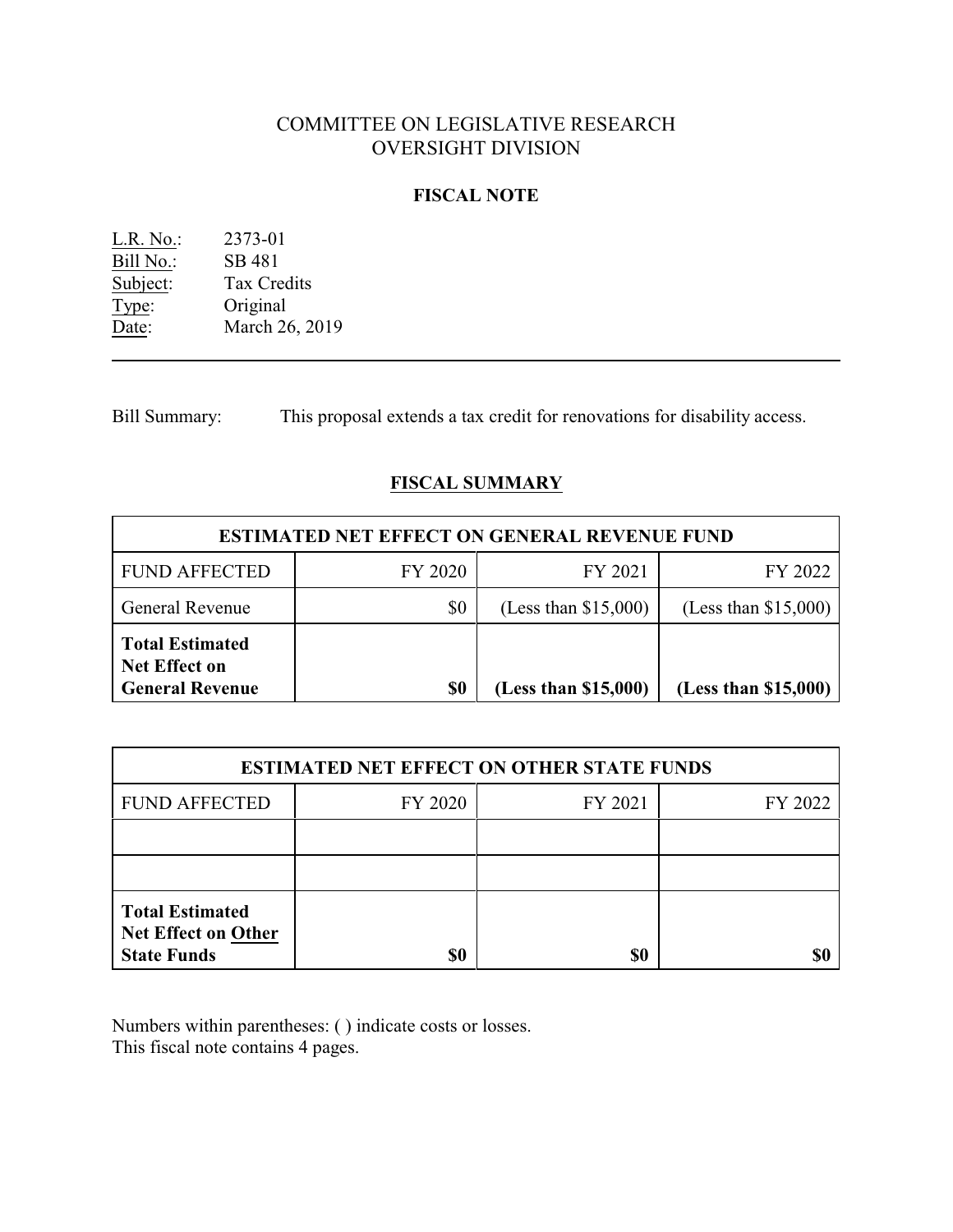| <b>ESTIMATED NET EFFECT ON FEDERAL FUNDS</b>                        |         |         |         |  |  |
|---------------------------------------------------------------------|---------|---------|---------|--|--|
| <b>FUND AFFECTED</b>                                                | FY 2020 | FY 2021 | FY 2022 |  |  |
|                                                                     |         |         |         |  |  |
|                                                                     |         |         |         |  |  |
| <b>Total Estimated</b><br>Net Effect on All<br><b>Federal Funds</b> | \$0     | \$0     |         |  |  |

| <b>ESTIMATED NET EFFECT ON FULL TIME EQUIVALENT (FTE)</b>    |         |         |         |  |  |
|--------------------------------------------------------------|---------|---------|---------|--|--|
| <b>FUND AFFECTED</b>                                         | FY 2020 | FY 2021 | FY 2022 |  |  |
|                                                              |         |         |         |  |  |
|                                                              |         |         |         |  |  |
| <b>Total Estimated</b><br><b>Net Effect on</b><br><b>FTE</b> |         |         |         |  |  |

 $\Box$  Estimated Net Effect (expenditures or reduced revenues) expected to exceed \$100,000 in any of the three fiscal years after implementation of the act.

| <b>ESTIMATED NET EFFECT ON LOCAL FUNDS</b> |                               |     |     |  |  |  |  |
|--------------------------------------------|-------------------------------|-----|-----|--|--|--|--|
| <b>FUND AFFECTED</b>                       | FY 2020<br>FY 2021<br>FY 2022 |     |     |  |  |  |  |
| <b>Local Government</b>                    | \$0                           | \$0 | \$0 |  |  |  |  |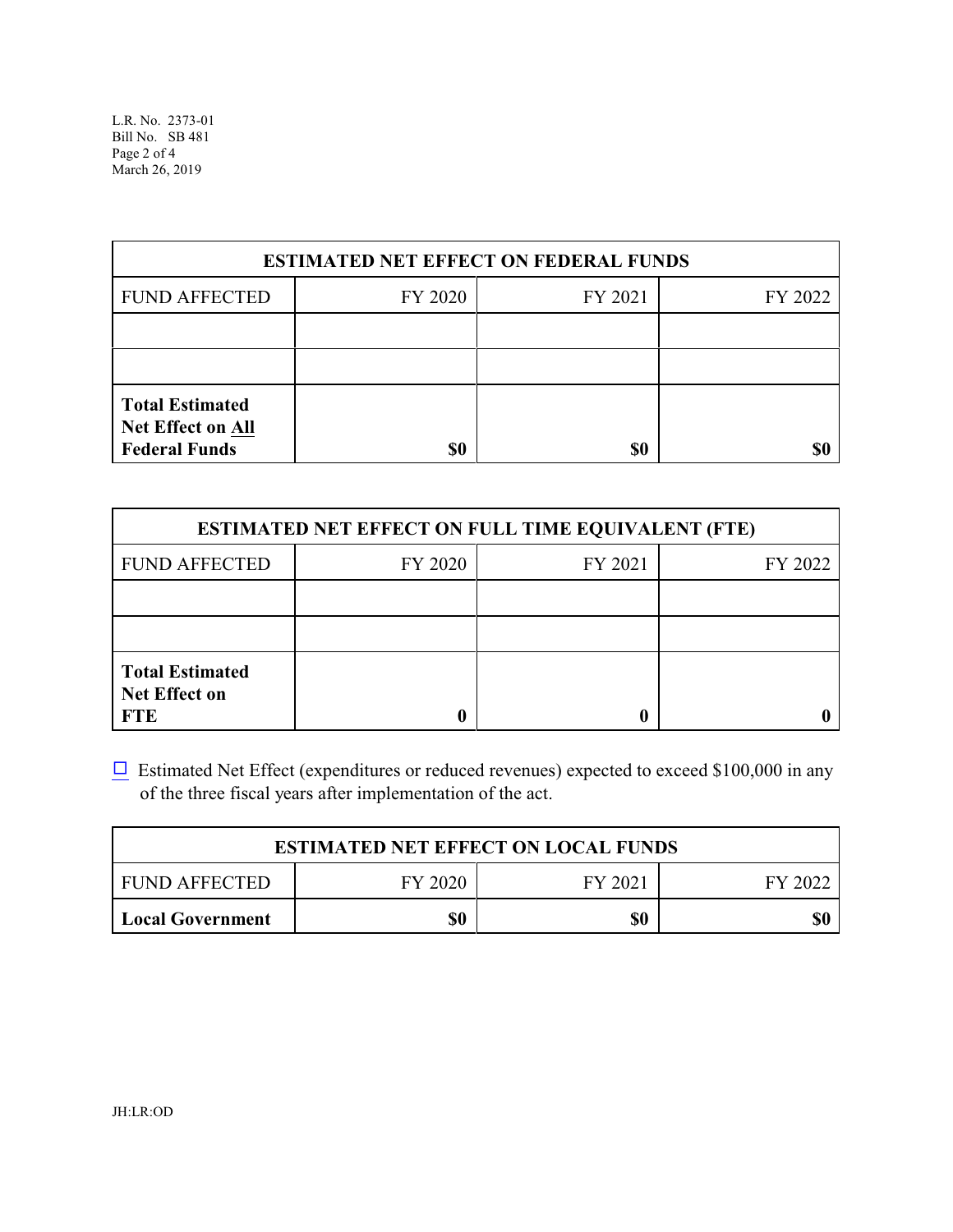L.R. No. 2373-01 Bill No. SB 481 Page 3 of 4 March 26, 2019

#### **FISCAL ANALYSIS**

#### ASSUMPTION

Officials at the **Office of Administration Division of Budget and Planning** (**B&P**) assume there is no direct impact on B&P, no direct impact on General or Total State Revenue and will not impact the calculation under Article X, Section 18(e).

Officials at the **Department of Revenue** (**DOR**) assume there is no fiscal impact from this proposal.

**Oversight** notes according to the Tax Credit Analysis submitted by the Department of Revenue regarding this program, the Residential Dwelling (Disabled Access for Homeowners) tax credit program had the following activity;

|                 | 2016<br>FV | $\angle 2017$<br>FV | FY 2018 | FY 2019     | 2020<br>FV  |
|-----------------|------------|---------------------|---------|-------------|-------------|
|                 |            |                     |         | (projected) | (projected) |
| Amount Redeemed | \$10,233   | \$7,053             | 044     | \$15,000    | \$0         |

**Oversight** notes this tax credit is to sunset on December 31, 2019 and this proposal would extend the tax credit until December 31, 2025. Oversight will show the revenue reduction continuing in future years starting in FY 2021.

|                                                                                          | <u>\$0</u>                    | <u>\$0</u>                     | <u>\$0</u>              |
|------------------------------------------------------------------------------------------|-------------------------------|--------------------------------|-------------------------|
| FISCAL IMPACT - Local Government                                                         | FY 2020<br>$(10 \text{ Mo.})$ | FY 2021                        | FY 2022                 |
| <b>ESTIMATED NET EFFECT ON</b><br><b>GENERAL REVENUE</b>                                 | <u>\$0</u>                    | (Less than<br><u>\$15,000)</u> | (Less than<br>\$15,000) |
| Revenue Reduction - DOR §135.562<br>extension of the Residential Dwelling<br>sunset date | \$0                           | (Less than<br>\$15,000         | (Less than<br>\$15,000  |
| FISCAL IMPACT - State Government<br><b>GENERAL REVENUE</b>                               | FY 2020<br>$(10 \text{ Mo.})$ | FY 2021                        | FY 2022                 |